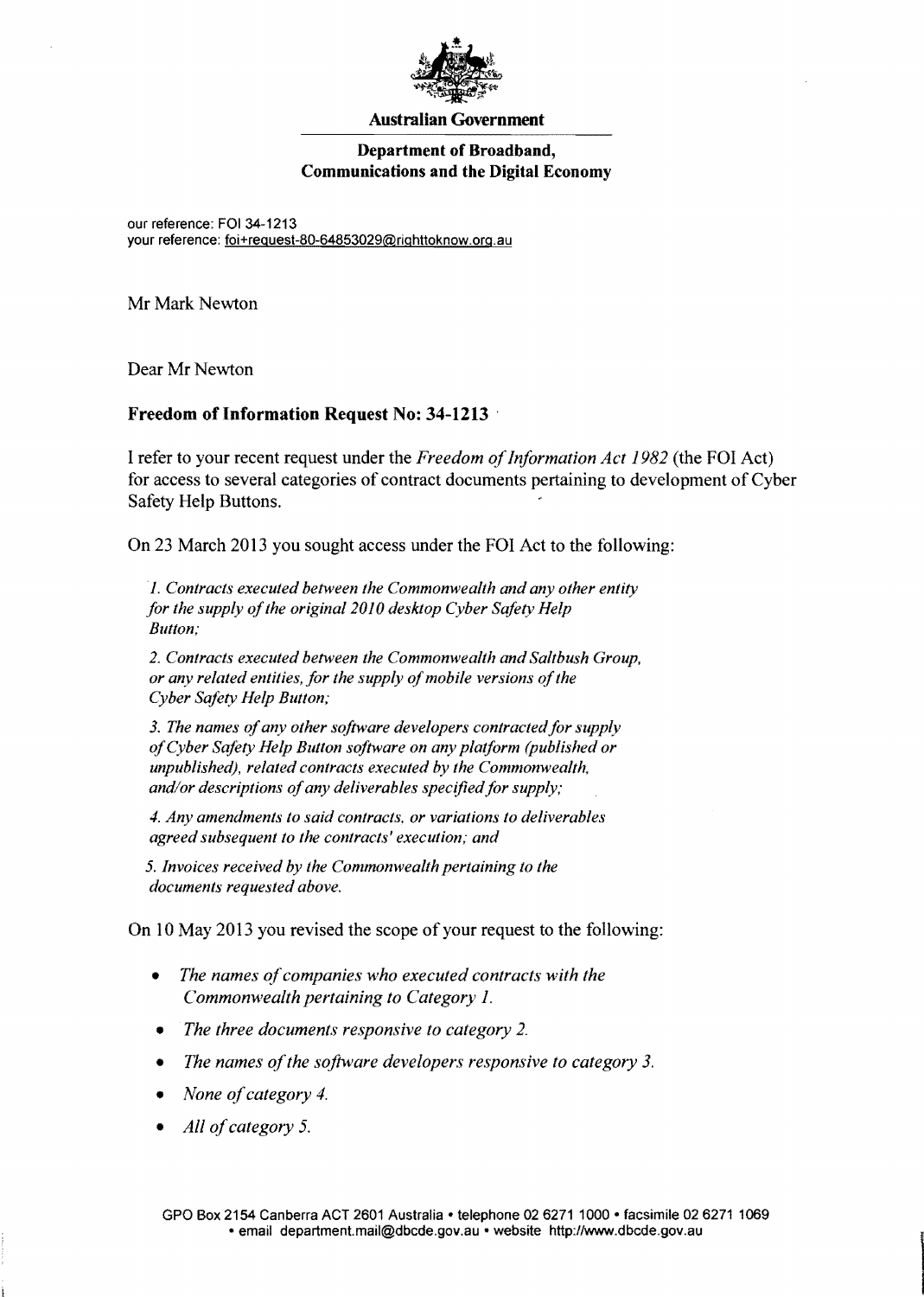I note that in your email dated 10 May 2013, you contend that the 'public interest is served in waiving' the processing charges associated with this request.

In applying s 29(5)(b) of the FOI Act it is necessary to identify the 'general public interest' or the 'substantial section of the public' that would benefit from disclosure of documents. In addition to there being a benefit to the Applicant, for the purposes of s 29(5)(b) there also needs to be a benefit flowing to the public more generally. To enable the Department to fully consider whether a reduction or waiver of charges is appropriate, it would be beneficial if you could provide detail to support your request for a waiver of charges.

Pending receipt of such further information, the authorised decision-maker has decided that you are liable to pay a charge in respect of the processing of your revised request in accordance with subsection 29(1) of the FOI Act.

An assessment of the work involved in processing your request has been undertaken and the preliminary estimate of the applicable charge is as follows:

| Search and Retrieval Time | 5.23 hours $\omega$ \$15.00 per hour  | \$78.50  |
|---------------------------|---------------------------------------|----------|
| Decision Making Time (*)  | 17.47 hours $\omega$ \$20.00 per hour | \$349.32 |
| <b>TOTAL</b>              |                                       | \$427.82 |

The estimate is based on the 13 documents (76 pages) relevant to your request that the Department has located. In accordance with the *Freedom of Information (Fees and Charges) Regulations,* you have not been charged for the first five hours of decision making time\* .

As the charge exceeds  $$100.00$ , a deposit of 25% (\$106.96) is sought.

Within 30 days of this notice (ie. by 14 June 2013) you are required to either:

- agree to pay the charge and forward the deposit; or
- contend that the charge has been wrongly assessed, or should be reduced or not imposed (you should provide full reasons for your contention); or
- narrow the scope of your request (which may reduce the charge payable); or
- withdraw your request.

If you fail to notify the Department in a manner mentioned above within 30 days of this notice, your request will be taken to have been withdrawn.

If you contend that the estimated charge has been wrongly assessed, or should be reduced or not imposed, you must notify the Department of your contention, providing reasons, and evidence where relevant, to support your submission. In deciding whether to reduce or not to impose a charge, the decision-maker will consider all relevant factors, including:

- whether the payment of the charge, or a part of it, would cause you financial hardship; and
- whether the giving of access is in the general public interest.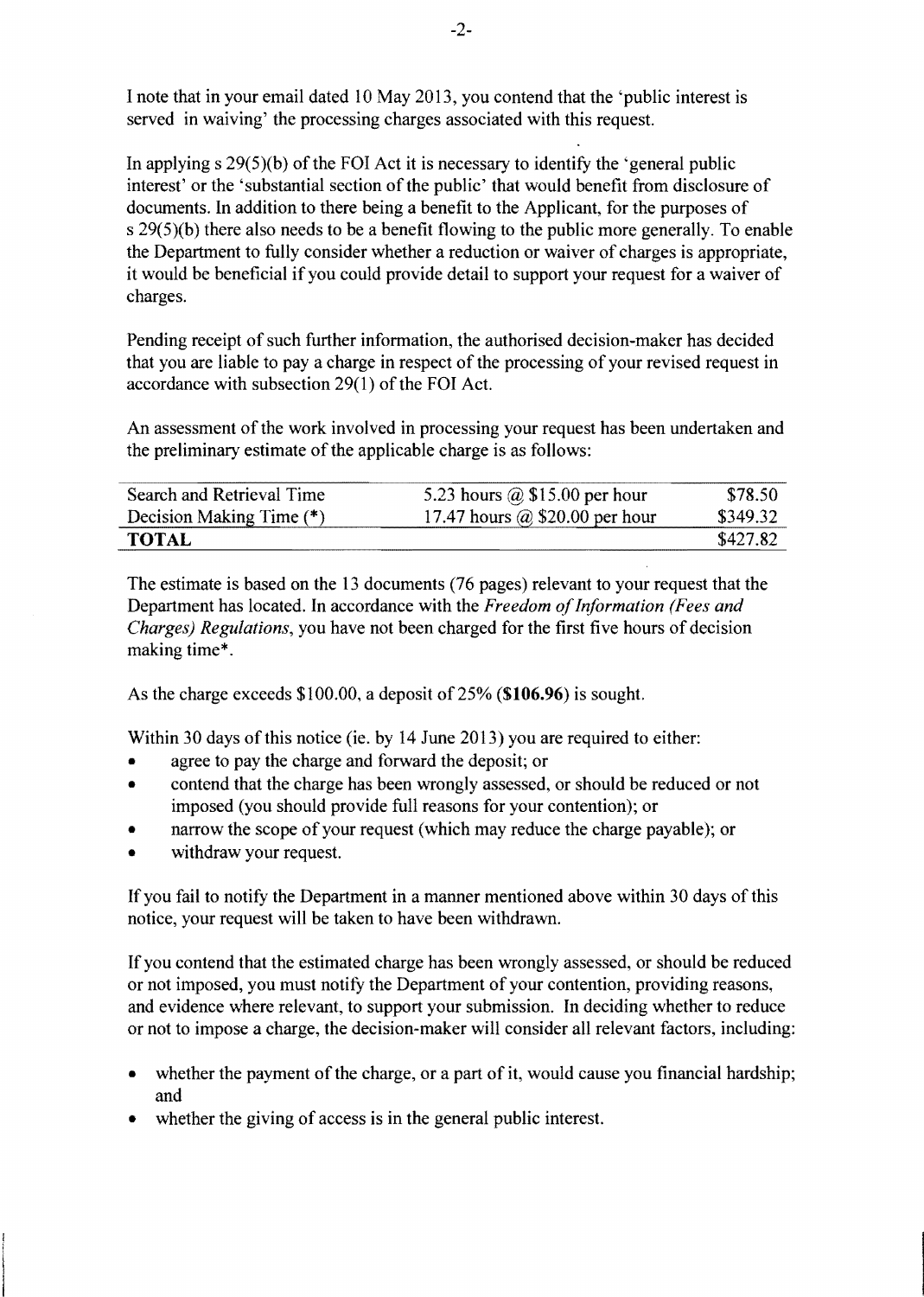Please note that if you choose to contend that the charge has been wrongly assessed or should be reduced or not imposed, this is not a request for internal review. You will be advised of your review rights under sections 53A and 54 ofthe FOl Act following consideration of your contentions.

Once the Department has completed the processing of your request, the assessment of the charge payable will be revised based on the actual amount of work involved in processing your request. If you are refused access to any of the documents that are relevant to your request, the Department may not impose an actual charge that is higher than the estimated charge. It is only if you are granted access to all the documents that are relevant to your request that the actual charge that is imposed may be higher than the estimated charge.

If you agree to pay the estimated charge set out above, or the deposit for that charge, your cheque should be made payable to the Department of Broadband, Communications and the Digital Economy and sent to the address shown below. If you require details for an electronic funds transfer, please contact the FOI team.

> FOI Officer Department of Broadband, Communications and the Digital Economy GPO Box 2154 CANBERRA ACT 2601

Please note that if you forward a deposit and the processing of your request progresses to the point where a decision on access is made, a decision about the imposition of the actual charge will be made at that time. As a result the balance of the actual charge will become a debt due to the Commonwealth which the Department is obliged to pursue in accordance with the *Financial Management and Accountability Act 1997*.

In accordance with section 31 of the FOI Act, the 30-day time limit for processing your request is suspended from the date you receive this notice and resumes on either the day we receive your deposit or, if you decide to contest the charge and the Department decides not to impose a charge, on the day on which you are notified of this, or the day on which you pay a reduced deposit, where the Department decides to reduce the charge and the deposit required.

## Consultation with Third Parties

In accordance with section 27 of the FOI Act, it is necessary to consult with third parties concerning the release of documents containing information about their business affairs. While subsection 15(5) of the FOI Act sets a 30-day time limit for a decision on access to documents, subsection 15(6) provides a 30-day extension for the consultation process outlined above and the time limit for processing your request has been extended accordingly.

# Information Publication Scheme

Please note that in accordance with section 11C of the FOI Act, where the Department gives access to a document under section IIA of the FOI Act, the Department must publish that information on its website within 10 working days after the day an applicant is given access to the documents. Please see www.oaic.gov.au for more information about the Information Publication Scheme.